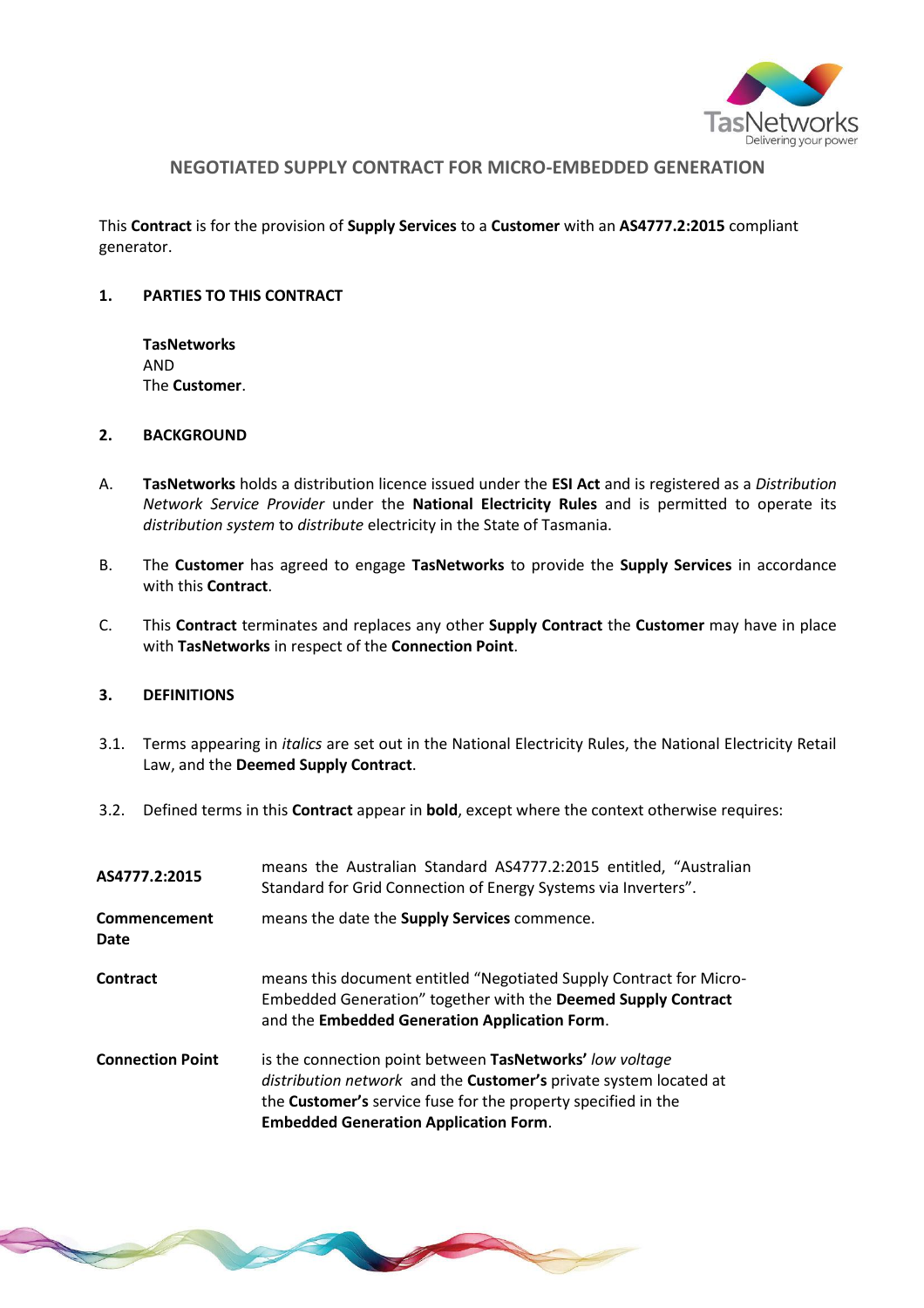

| <b>Customer</b>                                          | is the person specified in the Embedded Generation Application<br>Form.                                                                                                                                      |
|----------------------------------------------------------|--------------------------------------------------------------------------------------------------------------------------------------------------------------------------------------------------------------|
| <b>Deemed Supply</b><br><b>Contract</b>                  | means TasNetworks' adopted form of the deemed standard<br>connection contract as amended and published by TasNetworks from<br>time to time.                                                                  |
|                                                          | This definition excludes Clause 3.1 (These are our terms and<br>conditions), Clause 3.2 (Does this contract apply to you?) and Clause<br>4.1 (When does this contract start?) of the Deemed Supply Contract. |
|                                                          | A copy of the Deemed Supply Contract can be obtained from<br>TasNetworks' website at www.tasnetworks.com.au or by calling 1300<br>137 008.                                                                   |
| <b>Embedded</b><br>Generation<br><b>Application Form</b> | means the application form completed and signed by the Customer to<br>connect their micro-embedded generators to TasNetworks' low<br>voltage distribution network and to receive the Supply Services.        |
| <b>Entry Services</b>                                    | means the services provided by TasNetworks to the Customer to<br>accommodate energy generated by the Customer into the distribution<br>system as set out in the Embedded Generation Application Form.        |
| <b>ESI Act</b>                                           | means the Electricity Supply Industry Act 1995 (Tas).                                                                                                                                                        |
| <b>Exit Services</b>                                     | means the services provided by TasNetworks to the Customer to<br>accommodate energy taken by the Customer from the distribution<br>system as set out in the Embedded Generation Application Form.            |
| <b>Supply Contract</b>                                   | means any pre-existing contract between TasNetworks and the<br>Customer for the provision of Supply Services in respect of the<br><b>Connection Point.</b>                                                   |
| <b>Supply Services</b>                                   | means Entry Services and Exit Services.                                                                                                                                                                      |
| <b>TasNetworks</b>                                       | means Tasmanian Networks Pty Ltd ABN 24 167 357 299 in its<br>capacity as the holder of a distribution licence in the State of<br>Tasmania.                                                                  |

### 3.3. **Prioritisation of Contract Documents**

- (a) In the event and to the extent of any inconsistency between two or more documents which form part of this **Contract**, those documents will be interpreted in the following order of priority:
	- (i) this document entitled "Negotiated Supply Contract for Micro-Embedded Generation";
	- (ii) the **Deemed Supply Contract**;

**College College College College College College College College** 

(iii) the **Embedded Generation Application Form**; and